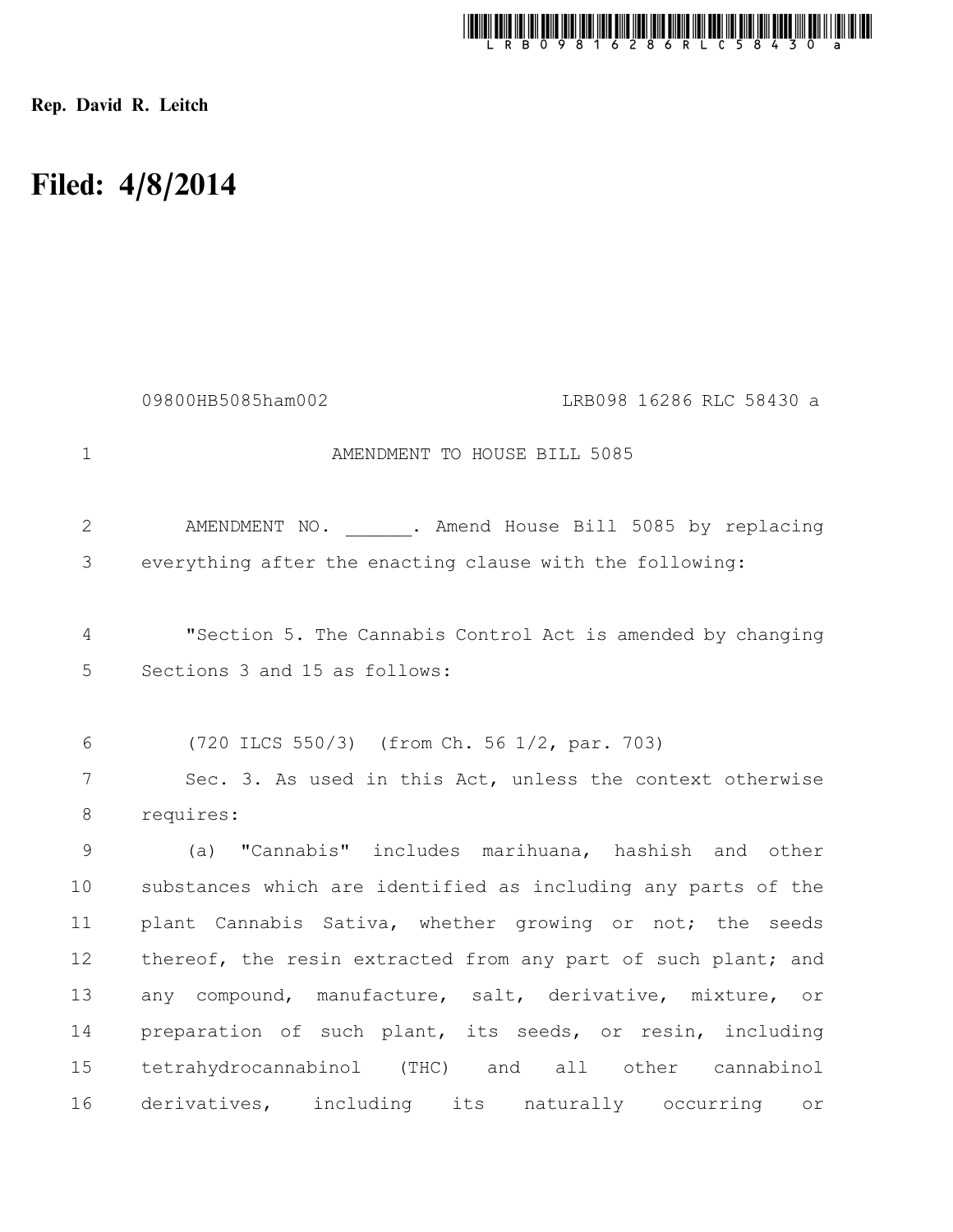09800HB5085ham002 -2- LRB098 16286 RLC 58430 a

synthetically produced ingredients, whether produced directly or indirectly by extraction, or independently by means of chemical synthesis or by a combination of extraction and chemical synthesis; but shall not include the mature stalks of such plant, fiber produced from such stalks, oil or cake made from the seeds of such plant, any other compound, manufacture, salt, derivative, mixture, or preparation of such mature stalks (except the resin extracted therefrom), fiber, oil or cake, or the sterilized seed of such plant which is incapable of germination. 1 2 3 4 5 6 7 8 9 10

(b) "Casual delivery" means the delivery of not more than 10 grams of any substance containing cannabis without consideration. 11 12 13

(c) "Department" means the Illinois Department of Human Services (as successor to the Department of Alcoholism and Substance Abuse) or its successor agency. 14 15 16

(d) "Deliver" or "delivery" means the actual, constructive or attempted transfer of possession of cannabis, with or without consideration, whether or not there is an agency relationship. 17 18 19 20

(e) "Department of State Police" means the Department of State Police of the State of Illinois or its successor agency. 21 22

(f) "Director" means the Director of the Department of State Police or his designated agent. 23 24

(f-5) "Industrial hemp" means cannabis sativa L. having no more than three-tenths of 1% Delta-9-tetrahydrocannabinol. 25 26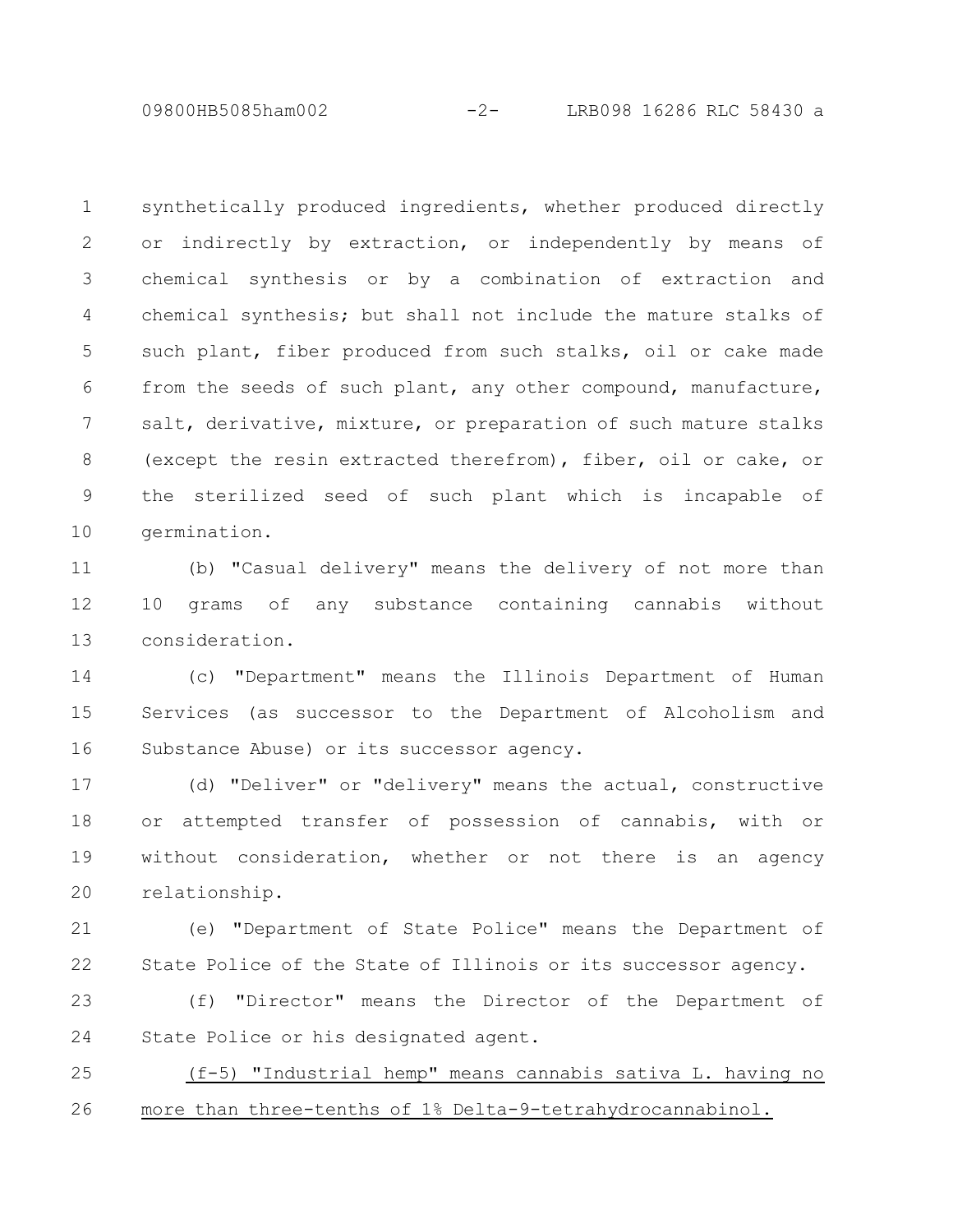1 2

(g) "Local authorities" means a duly organized State, county, or municipal peace unit or police force.

(h) "Manufacture" means the production, preparation, propagation, compounding, conversion or processing of cannabis, either directly or indirectly, by extraction from substances of natural origin, or independently by means of chemical synthesis, or by a combination of extraction and chemical synthesis, and includes any packaging or repackaging of cannabis or labeling of its container, except that this term does not include the preparation, compounding, packaging, or labeling of cannabis as an incident to lawful research, teaching, or chemical analysis and not for sale. 3 4 5 6 7 8 9 10 11 12

(i) "Person" means any individual, corporation, government or governmental subdivision or agency, business trust, estate, trust, partnership or association, or any other entity. 13 14 15

(j) "Produce" or "production" means planting, cultivating, tending or harvesting. 16 17

(k) "State" includes the State of Illinois and any state, district, commonwealth, territory, insular possession thereof, and any area subject to the legal authority of the United States of America. 18 19 20 21

(l) "Subsequent offense" means an offense under this Act, the offender of which, prior to his conviction of the offense, has at any time been convicted under this Act or under any laws of the United States or of any state relating to cannabis, or any controlled substance as defined in the Illinois Controlled 22 23 24 25 26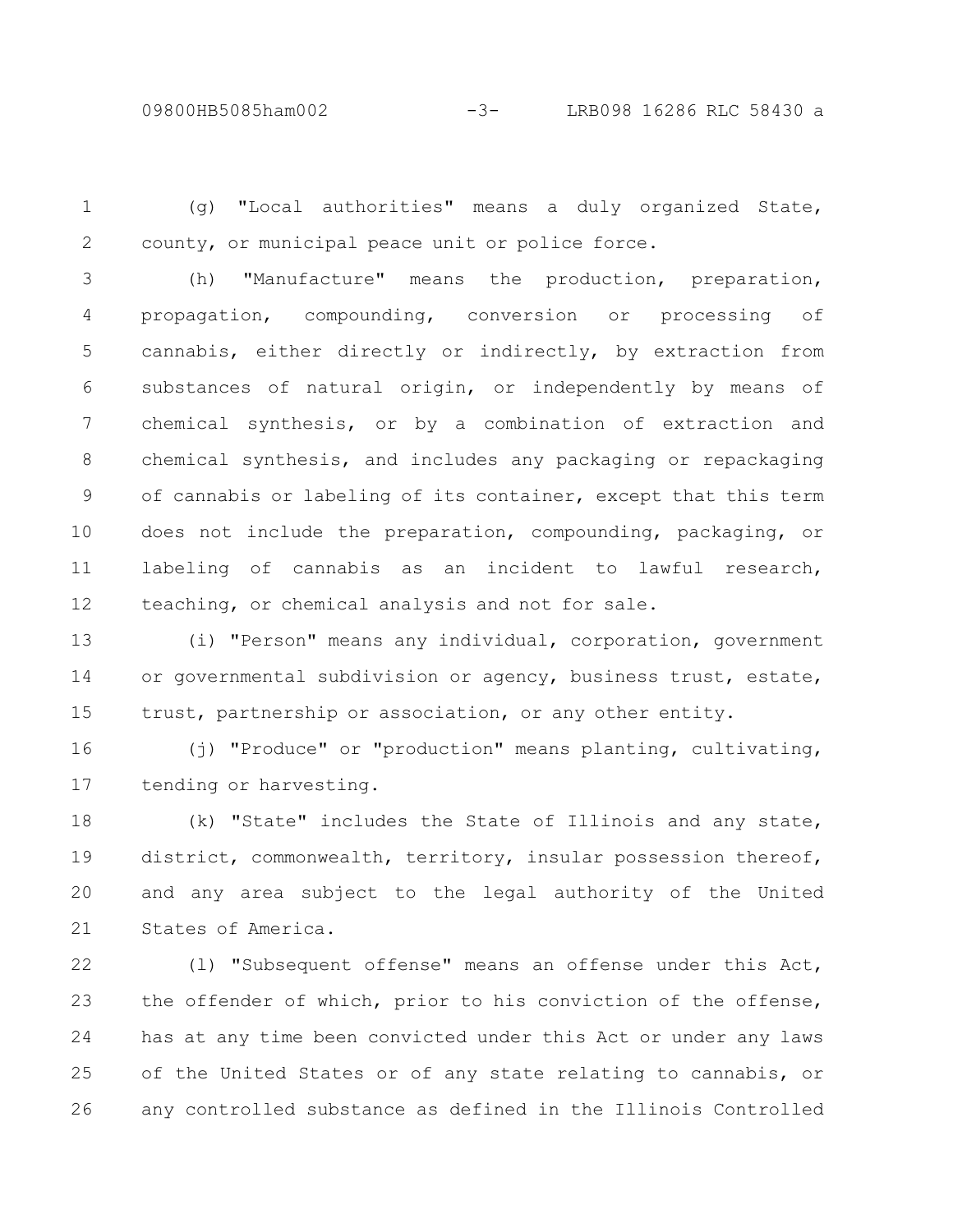09800HB5085ham002 -4- LRB098 16286 RLC 58430 a

| $\mathbf 1$   | Substances Act.                                               |
|---------------|---------------------------------------------------------------|
| $\mathbf{2}$  | (Source: P.A. 89-507, eff. 7-1-97.)                           |
|               |                                                               |
| 3             | (720 ILCS 550/15) (from Ch. 56 1/2, par. 715)                 |
| 4             | Sec. 15. Research The Department shall encourage resea        |
| 5             | on cannabis.                                                  |
| 6             | (a) The Department shall encourage research on cannabis. In   |
| 7             | connection with the research, and in furtherance of the       |
| 8             | purposes of this Act, the Department it may:                  |
| $\mathcal{G}$ | (1) establish methods to assess accurately the effect         |
| 10            | of cannabis;                                                  |
| 11            | (2) make studies and undertake programs of research to:       |
| 12            | (i) develop new or<br>improved approaches,                    |
| 13            | techniques, systems, equipment and devices<br>to              |
| 14            | strengthen the enforcement of this Act;                       |
| 15            | (ii) determine patterns of use of cannabis and its            |
| 16            | social effects; and                                           |
| 17            | (iii) improve methods for preventing, predicting,             |
| 18            | understanding, and dealing with the use of cannabis;          |
| 19            | (3)<br>enter into contracts with public agencies,             |
| 20            | educational institutions, and private organizations or        |
| 21            | individuals for the purpose of conducting research,           |
| 22            | demonstrations, or special projects which relate to the use   |
| 23            | of cannabis.                                                  |
| 24            | (b) The Department of Agriculture may encourage research on   |
| 25            | industrial hemp for agricultural purposes. In connection with |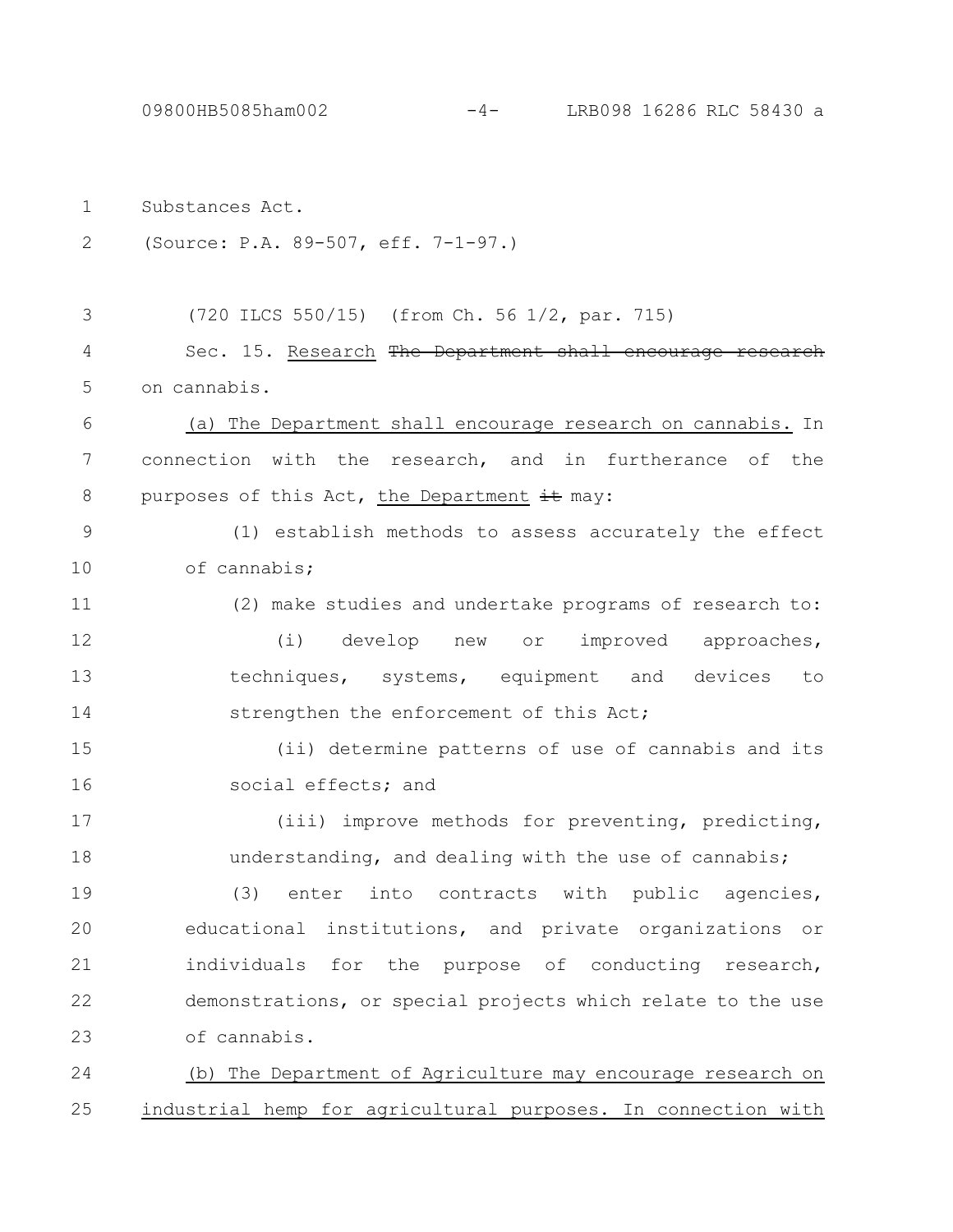| $\mathbf 1$  | research, and in furtherance of this purpose, the<br>the        |
|--------------|-----------------------------------------------------------------|
| $\mathbf{2}$ | Department of Agriculture may:                                  |
| 3            | (1) grow and cultivate industrial hemp;                         |
| 4            | (2) perform studies and undertake programs of research          |
| 5            | to:                                                             |
| 6            | (i) develop<br>or improved approaches,<br>new                   |
| 7            | techniques, systems, equipment, and devices for                 |
| 8            | growing and cultivating industrial hemp; and                    |
| 9            | (ii) determine uses for industrial hemp; and                    |
| 10           | authorize institutions of higher learning to grow<br>(3)        |
| 11           | or cultivate industrial hemp for the purpose of conducting      |
| 12           | research, demonstrations, or special projects which relate      |
| 13           | to the use of industrial hemp.                                  |
| 14           | The Department of Agriculture may adopt rules to implement      |
| 15           | this subsection. In order to provide for the expeditious and    |
| 16           | timely implementation of this subsection, upon notification by  |
| 17           | an institution of higher learning that the institution wishes   |
| 18           | to engage in the growth or cultivation of industrial hemp for   |
| 19           | agricultural research purposes, the Department of Agriculture   |
| 20           | shall adopt emergency rules under Section 5-45 of the Illinois  |
| 21           | Administrative Procedure Act to implement the provisions of     |
| 22           | this subsection. If changes to the rules are required to comply |
| 23           | with federal rules, the Department of Agriculture may adopt     |
| 24           | peremptory rules as necessary to comply with changes to         |
| 25           | corresponding federal rules. All other rules that the           |
| 26           | Department of Agriculture deems necessary to adopt in           |